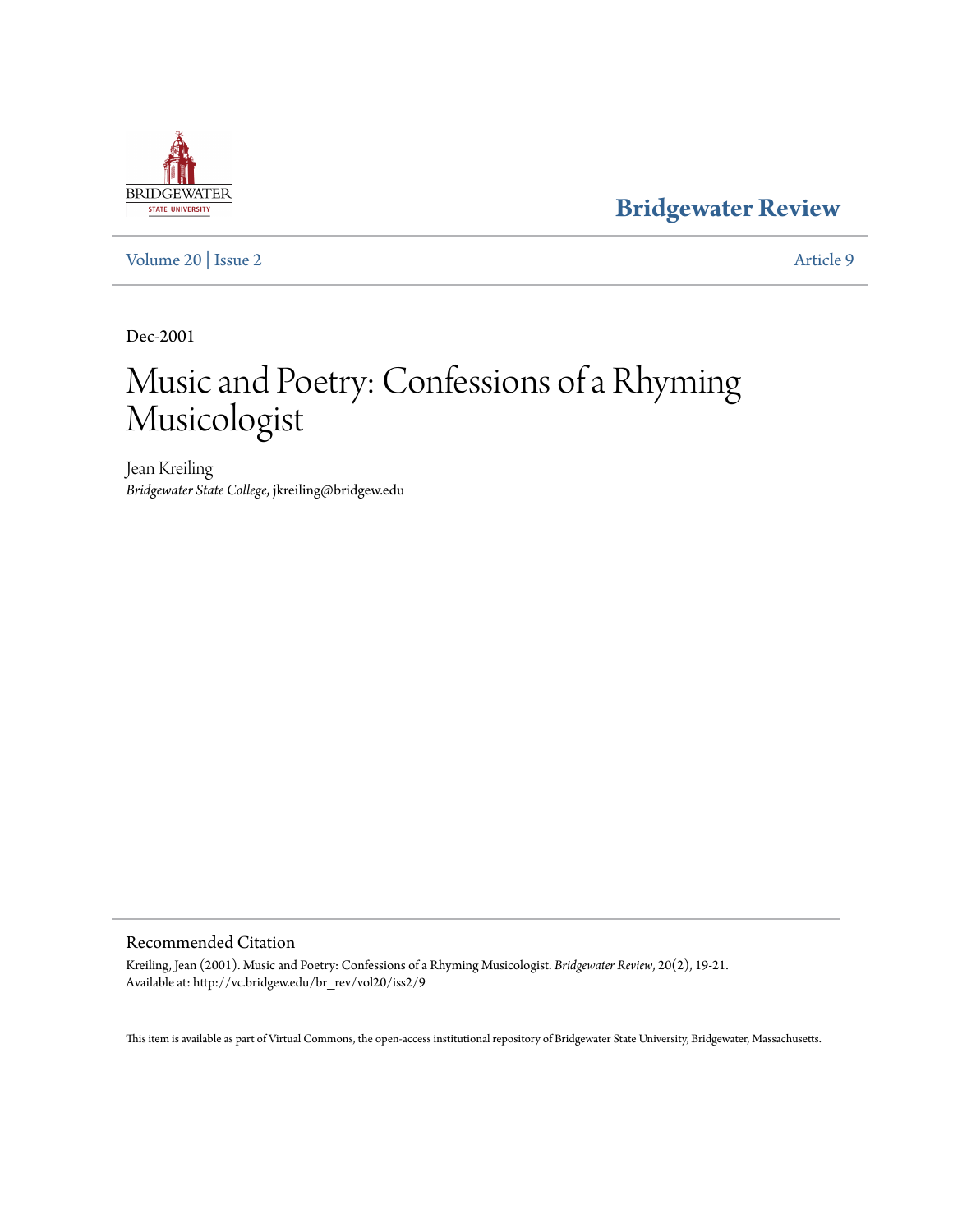

# Music and Poetry

## Confessions of a Rhyming Musicologist

#### by Jean Kreiling

When the composer Samuel Barber claimed that "a song can say what nothing else can," he acknowledged the expressive powers of both music and poetry, and, more broadly, the crucial eloquence of art. A musicologist typically finds endless fascination in this eloquence and explores it by analyzing musical scores, studying historical documents, and pursuing fresh perspectives on both well-known and obscure music.The results of these efforts generally include scholarly essays and thoughtful classroom presentations but nothing quite so compelling, or communicative, as a song. My own experiences in musicology have given me intellectual satisfaction, artistic insights, and cultural awareness—all of which have, I hope, informed my teaching and my performing.

But both in the classroom and at the piano, I frequently hear music "say" things that musicological methods can neither anticipate nor explicate—elusive, exquisite things that deserve a different kind of attention. And in response to the ensuing wonder and frustration, my professional life has intersected with my secret life as a poet. After years as a closet poet, I have recently seen my work published, in small journals including *The Comstock Review*, *The Edge City Review*, *Ekphrasis*, *The Formalist*, and *The Lyric*. While my poems address many different themes, several represent especially personal, non-scholarly approaches to music. Paradoxically, the metaphorical and suggestive qualities of poetry seem more precisely expressive than the exacting rigors of musicological scrutiny. That is, a poem, like a song, can say what nothing else can.

Like most of my poems, the ones below are sonnets fourteen lines of rhyming iambic pentameter. The sonnet form, like many time-honored musical forms, neatly accommodates both contrast and unity, both order and flexibility, both logic and passion. Today's poets exploit such traditional forms relatively rarely—just as today's composers often choose newer and freer forms. But the words of the Romantic poet William Wordsworth still seem apt: he wrote (in a sonnet) that "Nuns fret not at their convent's narrow room" and he asserted that such a self-imposed "prison" is no prison at all—instead, it offers solace, for poet and reader, from "the weight of too much liberty."

> —Jean Kreiling is Professor of Music. Her poems appear on the following pages.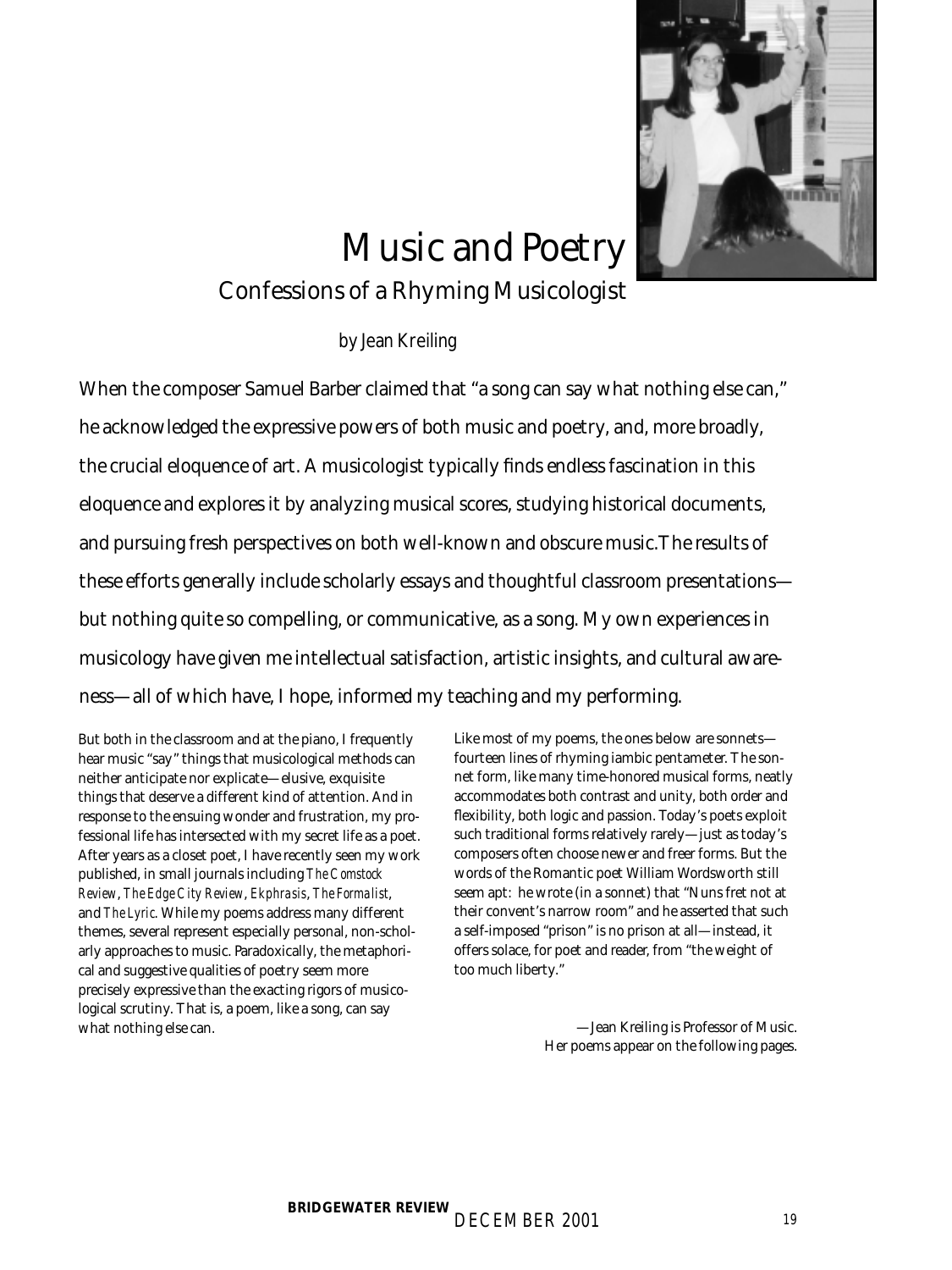#### *The Audition*

of suits and guarded smiles? She isn't fooled by courtesy; she knows this court won't show a candid countenance until they've ruled. She knows they see her trembling hand, a wing weak as a fledgling's, and her shaking knees, unsteady as the feeble fluttering within her breast and throat—but no one sees that she can soar, can make the air her own. So now she masters it again: inhales, and breathes out beauty, hymns to heavens flown and sought. They nod, and ask her to sing scales but their judicial poise can't hide the sight of suits turned into feathers by her flight.

How dare they sit in judgment, this cold row

#### *The Piano Lesson*

—(for Robert)

The photograph portrays a patient pair: a loving mentor seated at the keys, a small boy, smiling, balanced on her knees, his fingers choosing black and white with care. Devoted to their shared pursuit of art, he's held by learning's focused fascination and also by her arms, for cultivation of harmonies heard only in the heart. But she remembers when this shot was taken, and knows the child's lesson did not last beyond the camera's flash; the moment passed and those inferring patience are mistaken. Intrigued by building blocks, he left her lap, soon begged for lunch, and finally took a nap.

*A very young musician inspired "The Piano Lesson." My three-year-old nephew was fascinated with my piano but not for very long!*

*I began writing "The Audition" during a Saturday morning*

*spent in Room R026b of the Campus Center with other music faculty, listening to the auditions of prospective music majors. I felt enormous empathy for these nervous but promising young musicians.*